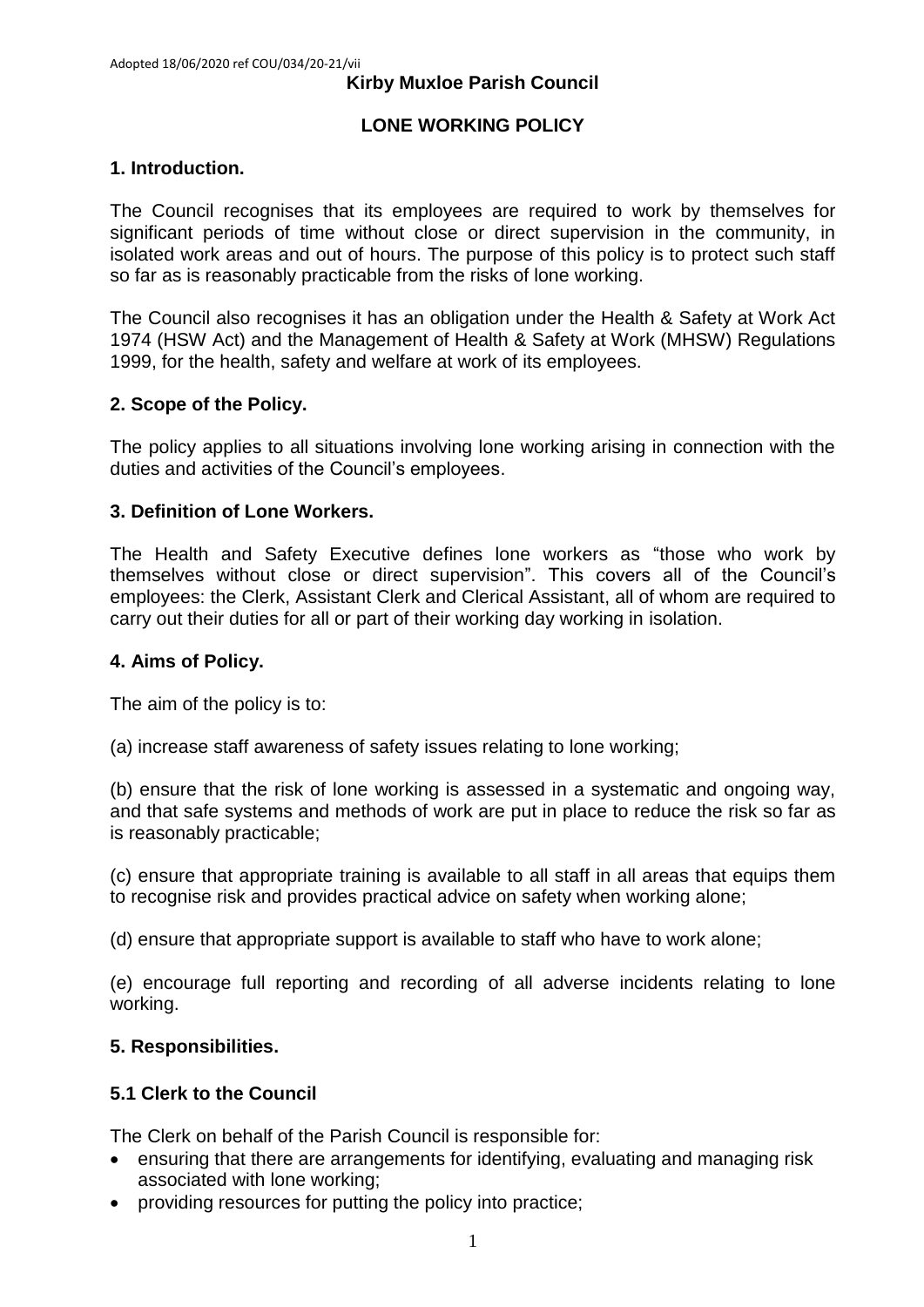#### Adopted 18/06/2020 ref COU/034/20-21/vii

- ensuring that there are arrangements for monitoring incidents linked to lone working and that the Council regularly reviews the effectiveness of this policy;
- ensuring that all staff are aware of the policy;
- ensuring that risk assessments are carried out and reviewed regularly;
- putting procedures and safe systems of work into practice which are designed to eliminate or reduce the risks associated with working alone;
- ensuring that staff are given appropriate information, instruction and training;
- ensuring that appropriate support is given to staff involved in any incident; and
- managing the effectiveness of preventative measures through an effective system of reporting, investigating and recording incidents.

## **5.2 Employees**

Employees are responsible for:

- taking reasonable care of themselves and others affected by their actions;
- co-operating by following rules and procedures designed for safe working;
- reporting all incidents that may affect the health and safety of themselves or others and asking for guidance as appropriate;
- informing their Line Manager of any relevant medical conditions;
- taking part in training designed to meet the requirements of the policy; and,
- reporting any dangers or potential dangers they identify or any concerns they might have in respect of working alone.

#### **6. Risk Assessment.**

Risk assessment is essential to good risk management.

Assessment will be carried out for and by all staff whose working practice makes them vulnerable. This includes staff that are site based but work in isolation as well as mobile staff whose work takes them out into the community. Recommendations will be made to eliminate or to reduce the risk to the lowest level reasonably practicable.

A lone workers' checklist will be completed (See Appendix 1). This will be used as a tool to identify if the existing control measures are adequate and if not, what modifications or additional actions can be considered necessary to help reduce the risks associated with lone working.

Once the checklist has been completed a risk assessment will be carried out and documented in a risk assessment form (See Appendix 2).

Risk assessments for site based lone workers will include:

- safe access and exit:
- risk of violence;
- safety of equipment for individual use;
- channels of communication in an emergency;
- site security;
- security arrangements i.e. alarm systems and response to personal alarms; and,
- level and adequacy of on/off site supervision

Risk assessments for mobile lone workers will, additionally, include:

- travelling between sites:
- reporting and recording arrangements;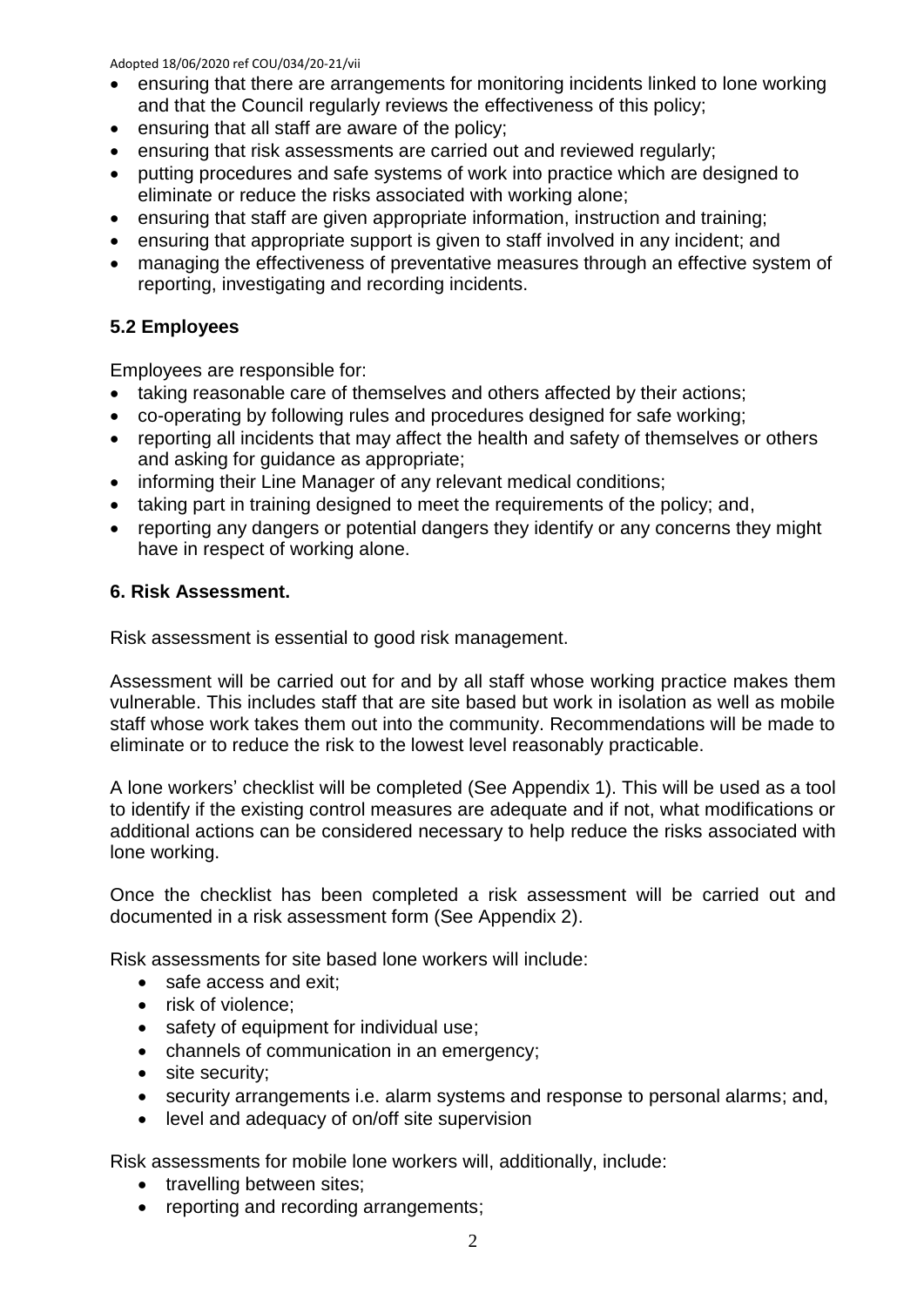Adopted 18/06/2020 ref COU/034/20-21/vii

- communication and traceability; and,
- personal safety/security.

Following completion of the Risk Assessment, consideration will be given to any appropriate action that is required.

#### **7. Incident Reporting.**

An incident is defined as "an unplanned or uncontrolled event or sequence of events that has the potential to cause injury, ill health or damage".

In order to maintain an appropriate record of incidents involving lone workers it is essential that all incidents be reported to the Clerk who will prioritise each incident and identify any immediate action. Staff should ensure that all incidents where they feel threatened or 'unsafe' (even if this was not a tangible event/experience) are reported. This includes incidents of verbal abuse.

#### **8. Contacting/Involving the Police.**

The Council is committed to protecting staff from violence and verbal and physical assault and will support criminal proceedings against those who carry out assault. All staff are encouraged to report violent incidents to the police and will be supported by the Council throughout the process.

Except in cases of emergency, employees should inform the Clerk of any incident immediately. The Clerk will thereafter take responsibility for contacting the police to report the details of the incident.

#### **9. Support for Staff.**

Employees working for the Council should know that their safety comes first. Staff should be aware of how to deal with situations where they feel they are at risk, or unsafe. Staff should also be able to recognise how their own actions could influence or even trigger an aggressive response. The Clerk will ensure that all lone workers training needs are assessed and that they receive appropriate training.

#### **10. Immediate Support Following a Violent Incident.**

In the event of a violent incident involving a lone worker, the Clerk will immediately ensure that the employee receives any necessary medical treatment and/or advice. If an incident occurs out of hours the Chairman of the Council should be contacted.

The Clerk will also consider whether the employee needs specific information or assistance relating to legal or insurance aspects. The Clerk will also ensure appropriate written and verbal reporting of any violent incident.

#### **Revision History**

Date of revision: 18<sup>th</sup> June 2020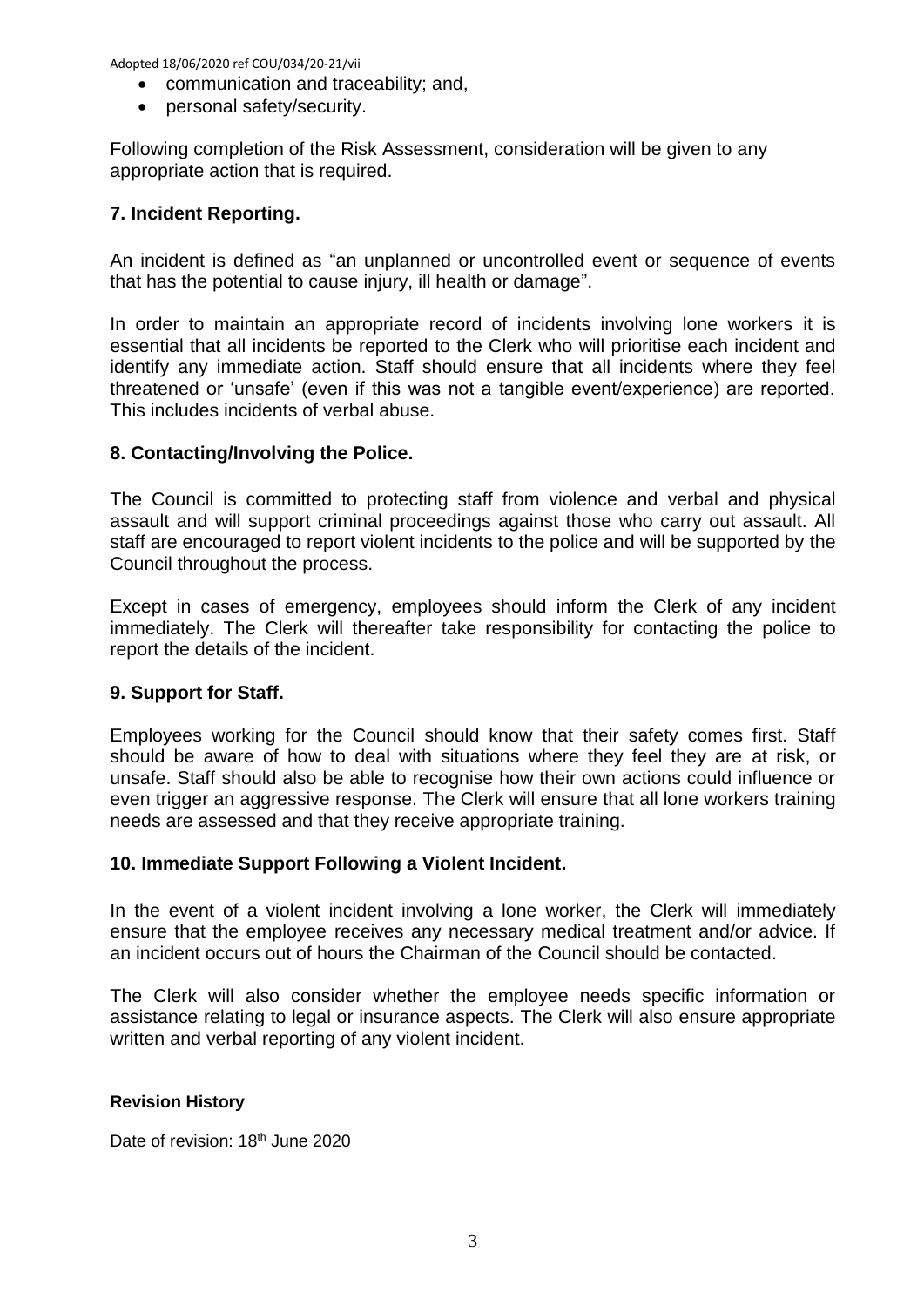## **Appendix 1**

## **Lone Working Checklist**

Checklist completed by:

Date completed: Site:

## **Main Issues of Concern:**

- Do staff work alone?
- Do staff work outside normal office hours?
- Do staff meet with members of the public in an isolated location?
- Is there enough security provision?
- Is there safe access to the building?
- Do staff activities involve working in confined spaces?
- Do staff activities involve handling dangerous substances?
- Do staff carry out work in high-risk locations (i.e. areas with high crime rates)?
- Do staff carry out work in isolated areas?

## **Control Measures for Consideration:**

- Do you provide joint working for high-risk activities (i.e. in confined spaces and with dangerous substances)?
- Do you carry out regular supervisor or colleague checks during activities?
- Do you use entrance security systems (i.e. digital locks or swipe cards)?
- Is there security lighting around access points and parking areas?
- Have you installed panic buttons linked to manned locations?
- Do staff have information and training on basic personal safety?
- Are staff trained in strategies for preventing and managing violence?
- Do staff have access to forms for reporting incidents or near misses and appreciate the need for this procedure?
- Do you provide accompanied visits when there are concerns about safety?
- Do you share risk information with other agencies?
- Are there systems for monitoring staff whereabouts and movements for regularly reporting to base?
- Have you issued mobile phones?
- Have you issued personal attack alarms?
- Do staff carry forms for reporting incidents or near misses and appreciate the need for this procedure?
- Have you assessed lone workers health?

#### **Are the existing control measures adequate? Yes/No**

## **If "No" what modifications or additional actions are necessary?**

| 1. |  |  |  |
|----|--|--|--|
| 2. |  |  |  |
| 3. |  |  |  |

**4.**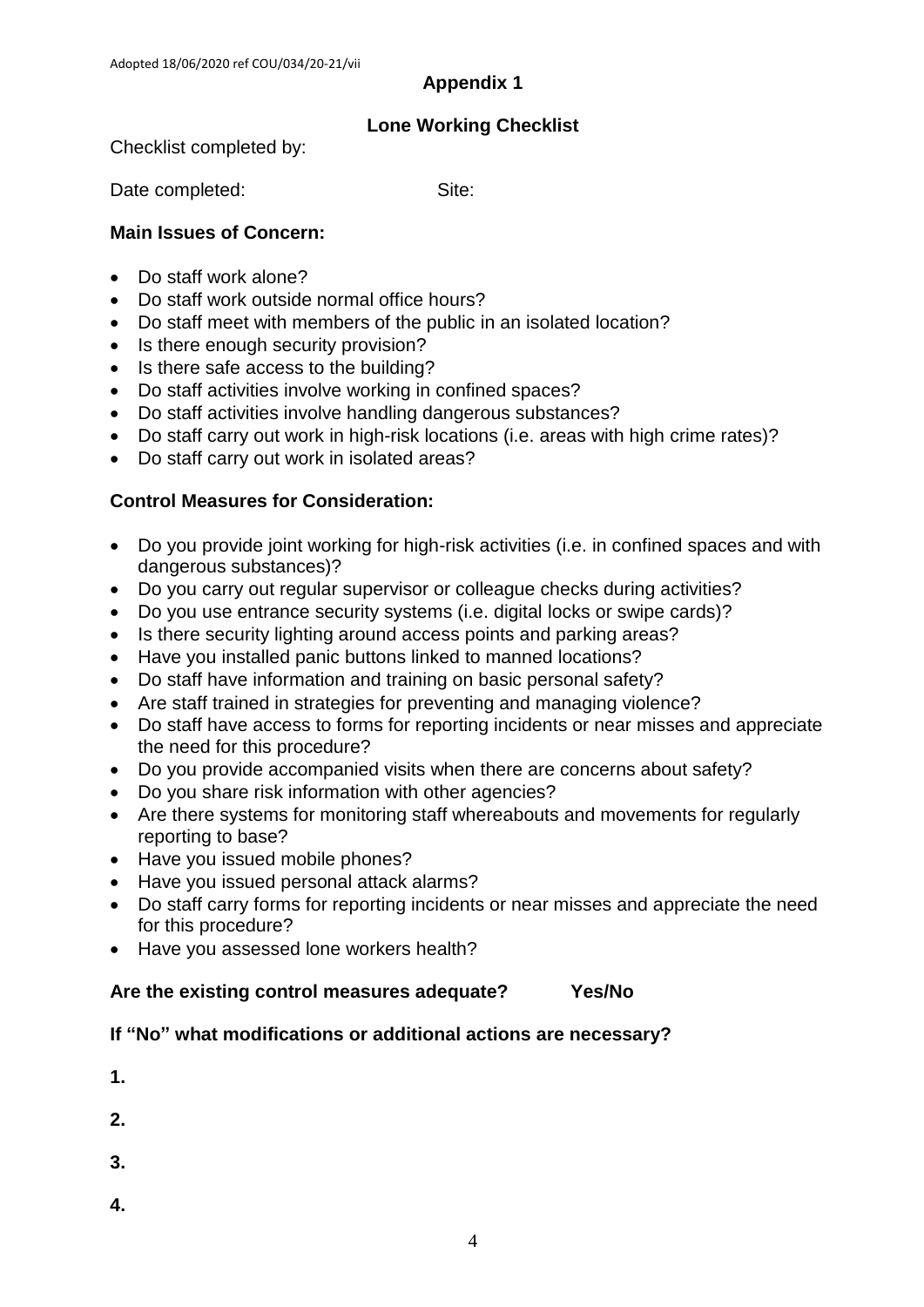## **Appendix 2**

## **Lone Working Risk Assessment**

**Task being undertaken: Occupations: Any vulnerable persons particularly at risk:- Date of assessment:**- completed by: **Review date:-**

| Activity | <b>Potential Hazards</b>                                                                                  |                                   | Degree of Risk                                                                                                                                                                                    |       |                                                                                                                                                                                                                                                                                                                                                    | <b>Additional Action</b>                                                                                                                                                                                                     |                                     | Degree of Risk                                                                                                                                                  |       |
|----------|-----------------------------------------------------------------------------------------------------------|-----------------------------------|---------------------------------------------------------------------------------------------------------------------------------------------------------------------------------------------------|-------|----------------------------------------------------------------------------------------------------------------------------------------------------------------------------------------------------------------------------------------------------------------------------------------------------------------------------------------------------|------------------------------------------------------------------------------------------------------------------------------------------------------------------------------------------------------------------------------|-------------------------------------|-----------------------------------------------------------------------------------------------------------------------------------------------------------------|-------|
|          |                                                                                                           | With Existing Control<br>Measures |                                                                                                                                                                                                   |       | <b>Existing Control Measures</b>                                                                                                                                                                                                                                                                                                                   | Required/Comment                                                                                                                                                                                                             | With Additional Control<br>Measures |                                                                                                                                                                 |       |
|          | Specific and real hazards<br>that are reasonably<br>foreseeable                                           |                                   | Score likelihood and severity<br>significance of specific risks<br>will vary between service<br>areas, locations etc. Score on<br>most probable basis not<br>worst-case scenario.<br>(Key page 8) |       | Example control measures that may<br>already be in place. Choose those<br>applicable, add others as necessary<br>and localise.                                                                                                                                                                                                                     | Where risk (total) remains<br>intolerably high consider what<br>further control measures are<br>required and specify.<br>These might include more robust<br>procedural or technological means<br>of monitoring lone workers. |                                     | Re-score based on<br><i>imposition of further</i><br>control measures. Controls<br>may influence likelihood<br>(reduce) and/or severity<br>( <i>mitigate</i> ). |       |
|          |                                                                                                           | L'hood                            | Severity                                                                                                                                                                                          | Total |                                                                                                                                                                                                                                                                                                                                                    |                                                                                                                                                                                                                              | L'hood                              | Severity                                                                                                                                                        | Total |
| Driving  | Vehicle breakdown<br>Accident<br>Intruder in vehicle<br>when unattended<br>Use of mobile phone<br>Fatigue |                                   |                                                                                                                                                                                                   |       | Maintain vehicle properly<br>$\bullet$<br>Belong to a breakdown<br>organisation<br>Carry torch, phone etc for<br>emergency<br>Advise team or partner<br>where you are going<br>Phone in if plan changes<br>Avoid risky areas where<br>possible<br>Plan your route<br>Ensure adequate fuel in<br>vehicle<br>Take precautions in adverse<br>weather. |                                                                                                                                                                                                                              |                                     |                                                                                                                                                                 |       |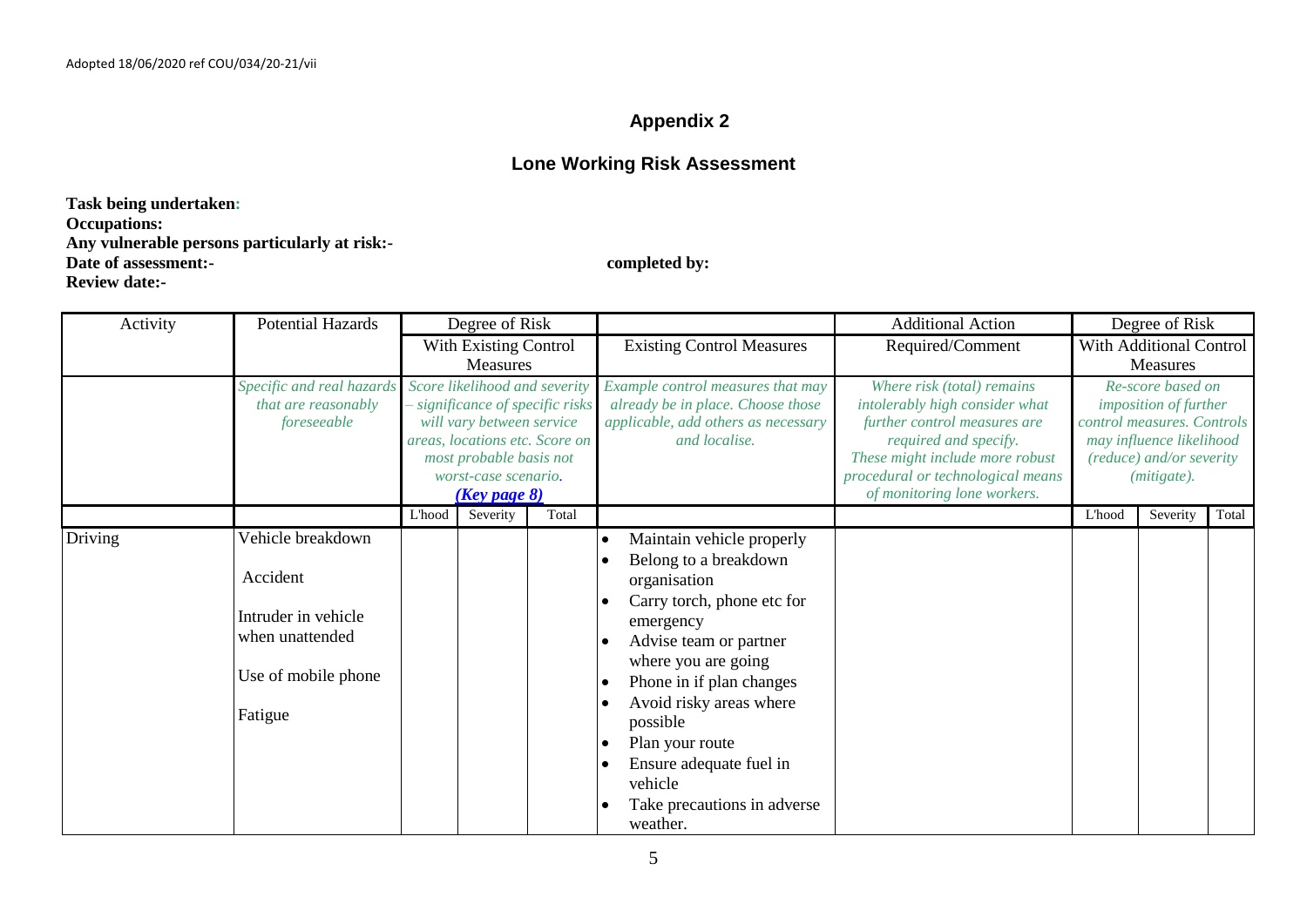| Movement through<br>public areas e.g.<br>to/from car parks | Attack                                              | Back down from<br>$\bullet$<br>confrontation<br>Call for help<br>Use attack alarm                                                                                                                                                                        |                                                                                                                                                                                                                                                   |  |  |
|------------------------------------------------------------|-----------------------------------------------------|----------------------------------------------------------------------------------------------------------------------------------------------------------------------------------------------------------------------------------------------------------|---------------------------------------------------------------------------------------------------------------------------------------------------------------------------------------------------------------------------------------------------|--|--|
| Illness or injury/<br>accident                             | No immediate access<br>to medication/<br>assistance | Alert team members if able<br>to<br>Ensure access to phone<br>Alert team members if able<br>Access to phone<br>Avoid high risk activities<br>(e.g. working at height)<br>Provision of first aid<br>equipment<br>Trained first aider<br>Electrical safety | Consider back up arrangements<br>where mobile phone coverage is<br>poor if working for prolonged<br>periods in areas of no coverage<br>(rather than merely passing<br>through).<br>Select network provider with<br>appropriate coverage for area. |  |  |
| Contact with difficult<br>members of the public            | Assault<br>Verbal abuse<br>Threats                  | Mobile phone<br><b>Safer Working Practice</b><br>Conflict awareness training<br>Joint working<br>Techniques to avoid conflict<br>Be aware of own responses<br>sharing information                                                                        |                                                                                                                                                                                                                                                   |  |  |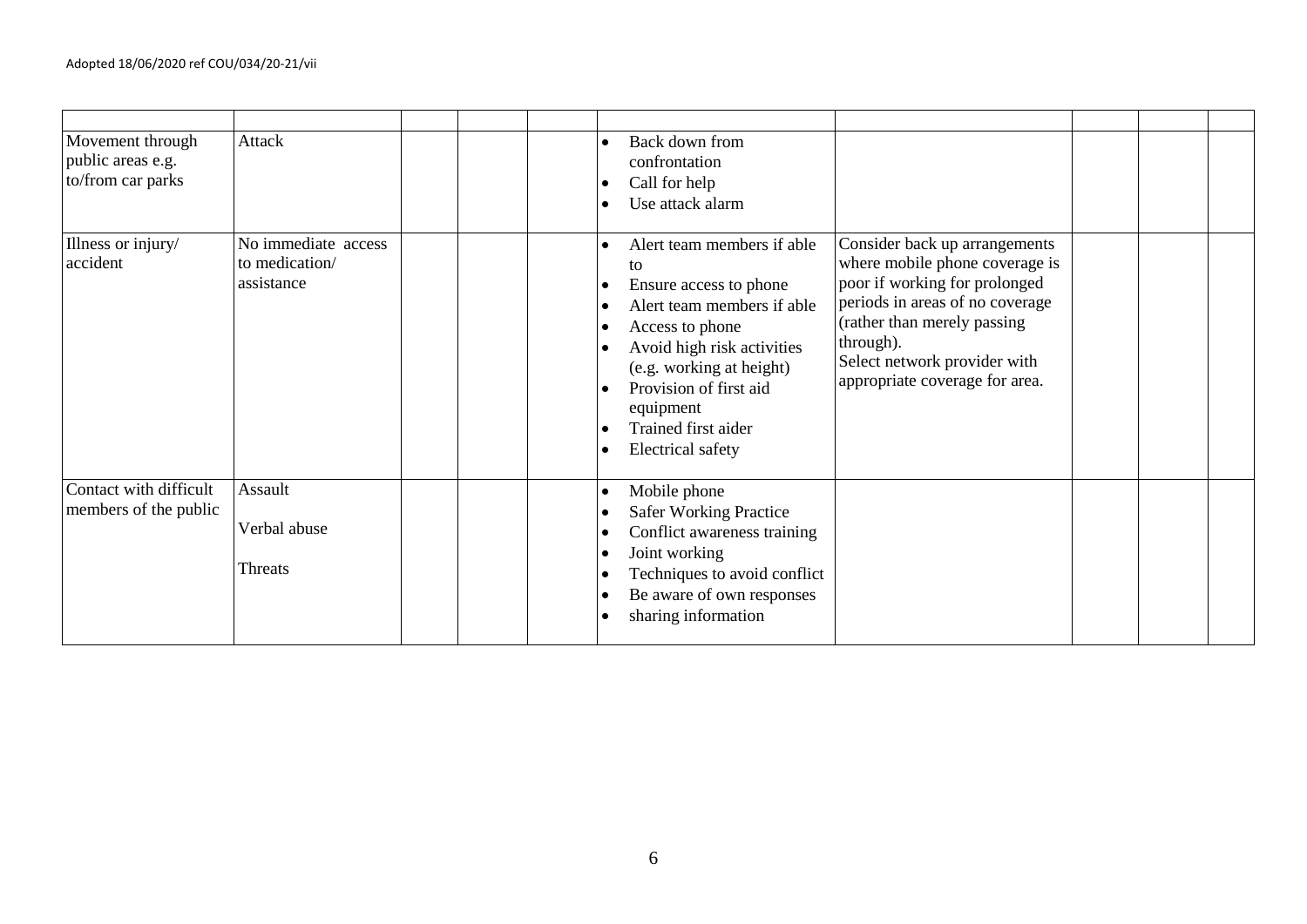| Manual handling                     | Back injury<br>Slip, trip or fall                                 | Minimise manual handling<br>$\bullet$<br>Do not attempt alone if<br>$\bullet$<br>beyond capabilities<br>Wear appropriate footwear<br>$\bullet$<br>Assess floor conditions<br>$\bullet$<br>(slippery, wet, rugs etc);<br>Don't lift if in doubt<br>$\bullet$<br>Manual handling training<br>$\bullet$<br>Use lifting aids.<br>$\bullet$             |
|-------------------------------------|-------------------------------------------------------------------|----------------------------------------------------------------------------------------------------------------------------------------------------------------------------------------------------------------------------------------------------------------------------------------------------------------------------------------------------|
| Attack by dog or other<br>animal    | <b>Bites</b><br>Contracting illness<br>Shock                      | Avoid contact with animals<br>$\bullet$<br>Appropriate behaviour near<br>$\bullet$<br>$animals - avoid~alarming$<br>them, e.g. sudden<br>movements                                                                                                                                                                                                 |
| Working in<br>office/premises alone | Fire:-<br><b>Burns</b><br>Smoke inhalation<br>Trapped in building | Fire detection system<br>$\bullet$<br>Fire alarm call points<br>Fire action: safety<br>$\bullet$<br>notices/information<br>Extinguishers<br>$\bullet$<br>Fire doors kept shut<br>$\bullet$<br>Training for staff;<br>$\bullet$<br>Fire exits kept clear<br>Hazard reporting and<br>correction<br>Electrical safety inc PAT<br>$\bullet$<br>testing |
|                                     | Intruder:-<br>Attack<br>Verbal abuse<br>Theft of property         | Controlled access to building<br>$\bullet$<br>e.g. through key fobs<br>On-site security<br>$\bullet$<br>Challenging unknown<br>$\bullet$<br>visitors where safe or<br>reporting/requesting<br>assistance from security                                                                                                                             |